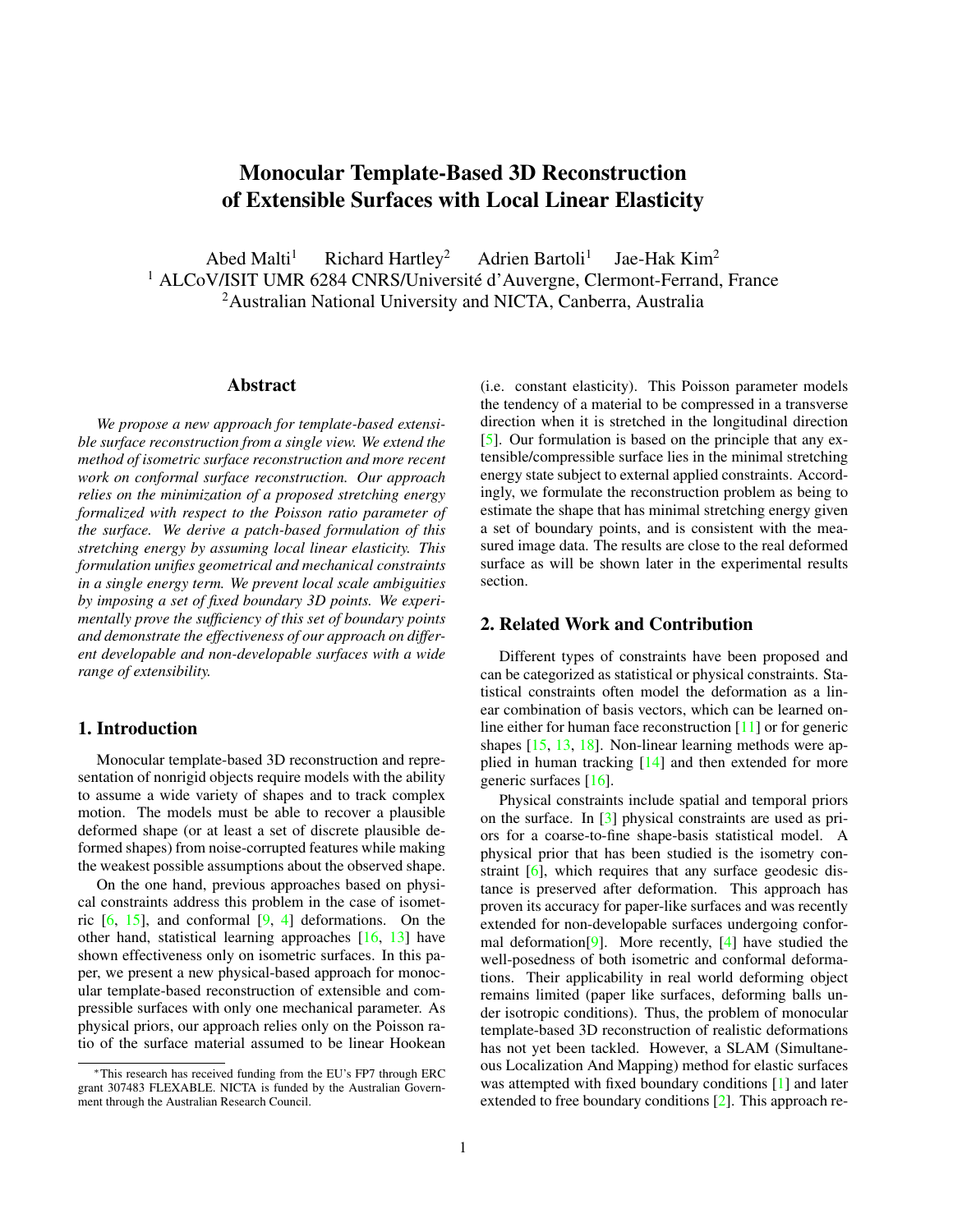<span id="page-1-1"></span>

<span id="page-1-0"></span>Figure 1. Diagram of monocular template-based 3D reconstruction. The surface is assumed to be homeomorphic to a disc.

lies on the Navier-Stokes fluid-flow equation. It uses an FEM (Finite Element Method) to model the surface and approximate the deformation forces. The surface and the deformation forces are both estimated using an EKF (Extended Kalman Filter). It is important though to distinguish SLAM and monocular template-based reconstruction methods. In the former a time sequential smoother is embedded in a Bayesian a-posteriori estimator where for initialization the scene is required to be static. These assumptions simplify the problem since during tracking small deformations are sequentially integrated and added to the surface. However, in monocular template-based approaches, the rate of deformation of the deformed surface may be very large and multiple solutions may appear.

Contributions. This work goes beyond isometric and conformal deformations to consider elastic deformations for monocular template-based reconstruction. The contributions of the paper are threefold. First, we formalize the reconstruction problem of a generic surface in terms of the minimization of stretching energy. From classic linear elasticity theory [\[5\]](#page-7-6) we derive a patch-based formulation of the stretching energy of an elastic surface. This formulation unifies geometrical and mechanical constrains in a single energy term. Second, we show that we do not have global scale ambiguities and we prevent local scale ambiguities by imposing a set of fixed boundary 3D points. We experimentally prove that this set of boundary condition sufficiently constrain the solution. Third, we propose an iterative method to solve our extensible surface reconstruction problem.

# 3. Geometric Priors as Physical Constraints: Isometric and Conformal

A smoothly deforming surface S homeomorphic to a disc, can be modelled as an embedding of a template  $\Omega$  into  $\mathbb{R}^3$ . It is described by a surface function  $\varphi$  of two variables  $(u, v) \in \Omega : \varphi : \Omega \subset \mathbb{R}^2 \to \mathbb{R}^3$ . The problem of monocular template-based reconstruction can be then sum-marized in figure [1.](#page-1-0) It is intuitively constrained by a set of point correspondences, represented by the 2D warp  $\eta$ , between the template and the input image. The nature of the surface deformations are encoded in the differential properties of  $\varphi$ . The Jacobian, denoted  $J_{\varphi}$ , is a  $3 \times 2$  matrix which measures and characterizes the local extension of the deformations. The first fundamental form  $\mathbf{I}_{\varphi}$  defined as:  $\mathbf{I}_{\varphi} = \mathbf{J}_{\varphi}^{\top} \mathbf{J}_{\varphi}$ , gives the required tensor to measure distances on the deformed shape. It is a  $2 \times 2$  matrix which maps the local distances from  $\Omega$  to S. Previous work has focused on two types of mappings: isometric and conformal. If  $\varphi$  is an isometry, then  $\mathbf{I}_{\varphi}$  is the identity. This property has been used as the main constraint in formalizing the problem of monocular template-based 3D reconstruction of isometric surfaces [\[6\]](#page-7-0). If  $\varphi$  is conformal, *i.e.* preserves angles, then  $\mathbf{I}_{\varphi}$  is of the form:  $\mathbf{I}_{\varphi} = \lambda \mathbf{I}$ , where  $\lambda : \Omega \to \mathbb{R}$  controls the amount of local isotropic scaling and I is the identity matrix of dimension 2. This deformation assumption has been used as the main constraint in formalizing the problem of monocular template-based 3D reconstruction of conformal surfaces [\[9,](#page-7-2) [4\]](#page-7-3). In our work, we link this geometric tensor to mechanical priors and then unify geometric and mechanical constraints in one equation, as will be seen in the next section.

# 4. Mechanical Priors as Physical Constraints: Our Stretching Energy

Our idea is to model the material being deformed as made of some elastic material, and minimizing the deformation energy in trying to fit the surface to the data. For isotropic materials, the deformation energy is computed in terms of the Young's modulus E and the Poisson ratio  $\nu$  [\[5\]](#page-7-6).

#### 4.1. Background

Consider a rod of some material with rest length L, which is longitudinally stretched with a force  $F$ . Young's modulus expresses the relationship of the force to the extension of the rod:

$$
F = E dL/L , \t\t(1)
$$

where  $dL/L$  is the relative extension of the rod, and E is Young's modulus. It is measured in Pascals (Newtons per square metre – the square metres relating to the crosssection of the rod).

The Poisson ratio  $\nu$  models the tendency of a material to become thinner when it is stretched. A value of 0 indicates that no thinning takes place. To be exact, for a unit cube of material,

$$
-\nu = \frac{\Delta_y}{\Delta_x} = \frac{\Delta_z}{\Delta_x}
$$

where  $\Delta_x$ ,  $\Delta_y$  and  $\Delta_z$  are small changes in dimension when the cube is stretched (or compressed) in the  $X$  direction without constraints in the other directions, as shown in fig-ure [2-](#page-2-0)a. For most materials,  $0 \le \nu \le 0.5$ , though for some materials,  $\nu < 0$  which means that the material will expand laterally when stretched, or equivalently shrink when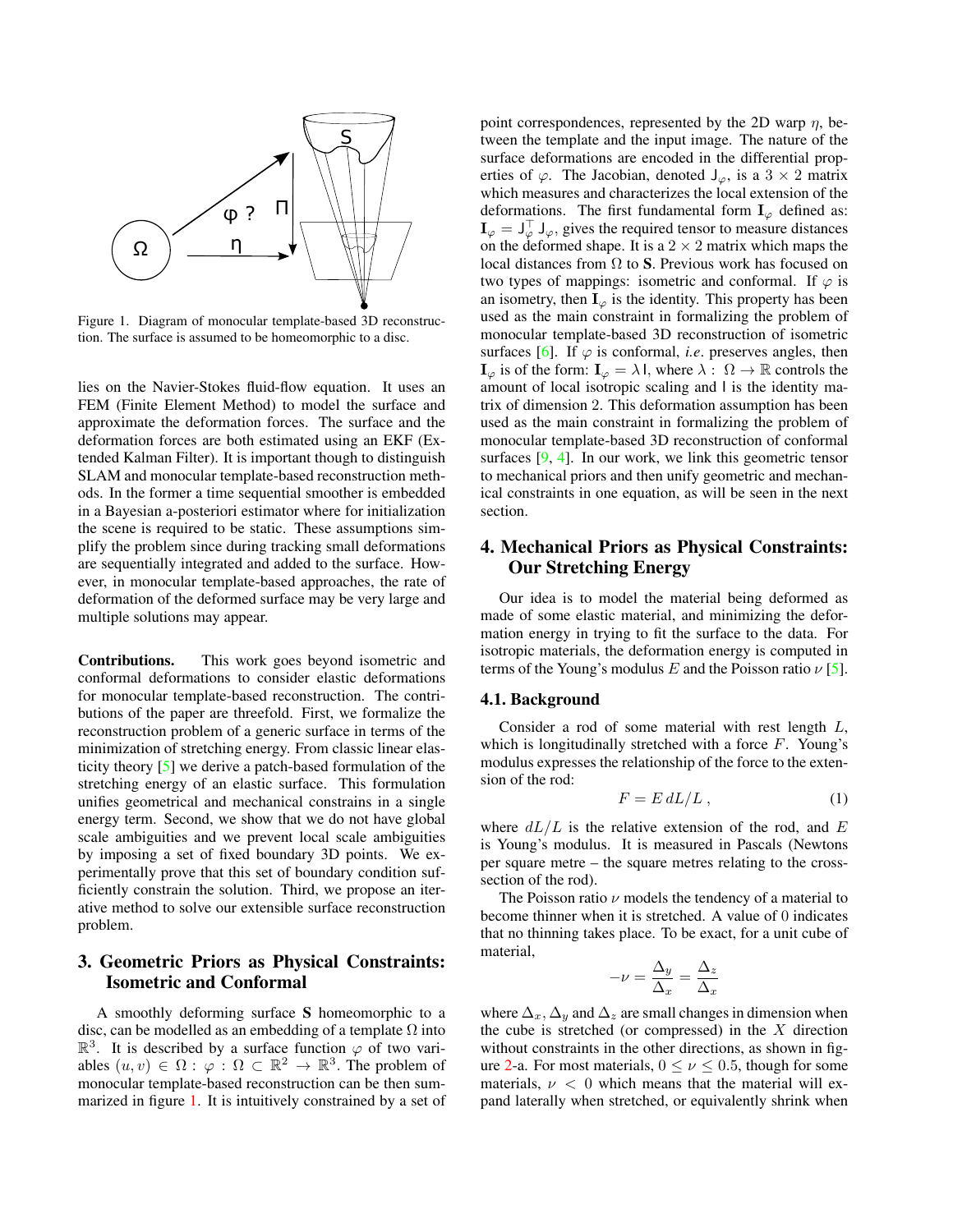<span id="page-2-2"></span>

<span id="page-2-0"></span>Figure 2. 2D deformation of a surface of negligible thickness. (a): stretching the surface in the  $X$  direction introduces a compression in the  $Y$  direction. (b): any deformation can be seen as stretching/compression in the direction of the singular vectors of the Jacobian of the deformation surface function  $\varphi$ .

compressed. Rubber has a value of  $\nu$  close to 0.5, which means that it does not significantly change volume when compressed in one direction. Cork has a value close to zero, it does not expand laterally when compressed or stretched. This explains its usefulness in stopping wine bottles.

In the case of two-dimensional sheets, the relationship between the stress  $\sigma$  (infinitesimal force) and strain  $\epsilon$  (infinitesimal displacement) tensors is given by Hooke's Law [\[5\]](#page-7-6):

$$
\begin{pmatrix} \epsilon_{xx} \\ \epsilon_{yy} \\ \epsilon_{xy} \end{pmatrix} = \frac{1}{E} \begin{pmatrix} 1 & -\nu & \\ -\nu & 1 & \\ & & 1+\nu \end{pmatrix} \begin{pmatrix} \sigma_{xx} \\ \sigma_{yy} \\ \sigma_{xy} \end{pmatrix} , \quad (2)
$$

and hence

<span id="page-2-1"></span>
$$
\begin{pmatrix} \sigma_{xx} \\ \sigma_{yy} \\ \sigma_{xy} \end{pmatrix} = \frac{E}{1 - \nu^2} \begin{pmatrix} 1 & \nu \\ \nu & 1 \\ & & 1 - \nu \end{pmatrix} \begin{pmatrix} \epsilon_{xx} \\ \epsilon_{yy} \\ \epsilon_{xy} \end{pmatrix} . \quad (3)
$$

where  $\sigma_{xx}$  is the stress along the x axis,  $\sigma_{yy}$  is the stress along the y axis and  $\sigma_{xy}$  is the mutual stress (shearing). The  $\epsilon$ s' indices represents the strains in the corresponding directions.

## 4.2. Patch-Based Stretching Energy

One dimensional stretching. Let us return to the 1 dimensional case, and consider the work done in extending a rod (or a spring) with initial length 1 and Young's modulus  $E$ . Suppose it is stretched to length  $L$  and let us compute the expended energy.

Suppose that we are pulling on the end of the rod, which at some moment has length  $\ell$ . The force being applied at that moment is equal to  $E(\ell - 1)$ . If it is extended to length  $\ell + d\ell$ , then the energy expended is  $E(\ell-1)d\ell$ . Integrating to get the total work done, we find

$$
W = E \int_1^L (\ell - 1) d\ell = (L - 1)^2 / 2.
$$

This makes sense, since the force increases proportionally from 0 to  $E(L - 1)$  during the stretching process. This shows the necessity of using some infinitesimal process when computing the energy expended.

Two dimensional stretching. Consider a unit square, transformed by a linear transformation A. We could consider an affine transformation, but that would make no real difference. The question is, what is the deformation energy of the material in this deformed state? Clearly it is equal to the expended energy used to deform it. The first thing we want to do is to simplify the computation, by simplifying the deformation. Thus, suppose that the matrix A has a Singular Value Decomposition (SVD)  $A = UDV^{\top}$  with  $a_1$ and  $a_2$  as real singular values. As shown in figure [2-](#page-2-0)b, the transformation takes place in three stages, first a rotation by  $V^{\top}$ , then axial stretching by  $a_1$  and  $a_2$ , then rotation by U. It is clear that rotation does not change the stored energy, so we have reduced the problem to one of axial stretching.

Clearly, the amount of energy expended depends proportionally on the area of the piece of material being stretched, so we consider a unit square. We want to deform this to dimension  $a_1 \times a_2$ .

According to  $(3)$ , when the dimensions of the square are  $x \times y$ , the force on the faces will be

$$
\begin{pmatrix} \sigma_{xx} \\ \sigma_{yy} \end{pmatrix} = \frac{E}{1 - \nu^2} \begin{pmatrix} 1 & \nu \\ \nu & 1 \end{pmatrix} \begin{pmatrix} x - 1 \\ y - 1 \end{pmatrix} ,
$$

since the strain  $\epsilon_{xy} = 0$  (the SVD decomposition allows us to account only for axial deformations). Ignoring the constant  $E/(1-\nu^2)$ , the work done in increasing the dimension by  $(dx, dy)$  is proportional to

$$
dW = (dx, dy) \begin{pmatrix} 1 & \nu \\ \nu & 1 \end{pmatrix} \begin{pmatrix} x - 1 \\ y - 1 \end{pmatrix}
$$
(4)  
=  $(x - 1)dx + (y - 1)dy + \nu(x - 1)dy + \nu(y - 1)dx$   
=  $((x - 1) + \nu(y - 1)) dx + ((y - 1) + \nu(x - 1)) dy$ .

The complete energy taken to deform from an initial shape  $1 \times 1$  to  $a_1 \times a_2$  is proportional to the integral of this over some path from  $(1, 1)$  to  $(a_1, a_2)$ .

We can deform first over x (with  $y = 1$ ) then over y (with  $x = a_1$ ), giving

$$
\int_{1}^{a_{1}} (x - 1) dx + \int_{1}^{a_{2}} ((y - 1) + \nu(a_{1} - 1)) dy
$$
  
=  $((a_{1} - 1)^{2} + (a_{2} - 1)^{2}) / 2 + \nu(a_{1} - 1) (a_{2} - 1).$  (5)

From symmetry of this expression, it is obvious that we get the same result if we deform first over  $y$ , then over  $x$ . From physical considerations, the integral must be the same over any path from  $(1, 1)$  to  $(a_1, a_2)$ ; this may be verified. This derivation allows us to state the following theorem: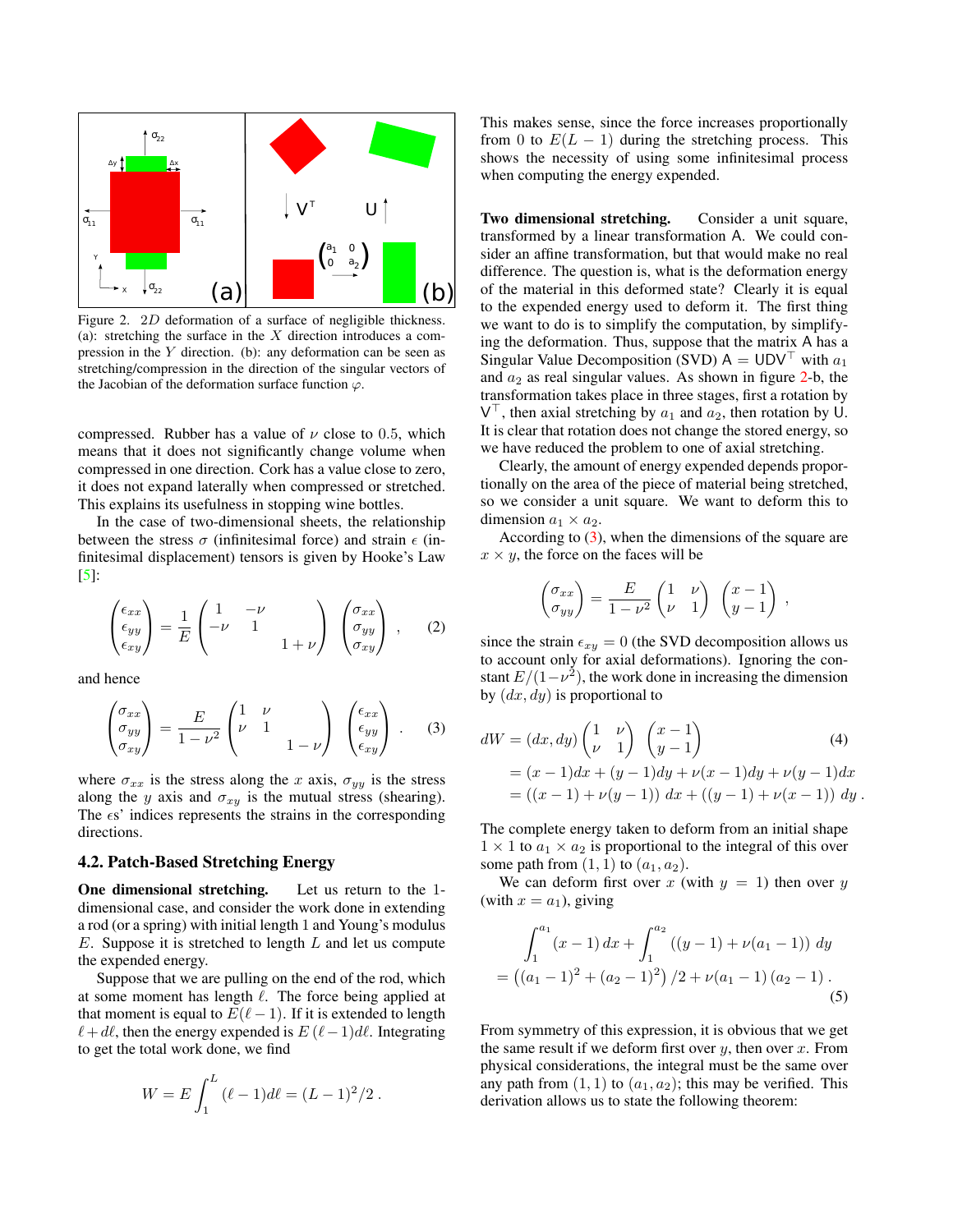<span id="page-3-3"></span>Theorem 1 *Let a planar region* Ω *be deformed by a differentiable deformation mapping*  $\varphi$ *. Let*  $a_1(u, v)$  *and*  $a_2(u, v)$ *be the singular values of the Jacobian* J<sub>∞</sub> *defined at point*  $(u, v) \in \Omega$ . Then the deformation energy of the mapping  $\varphi$ *is given by*

$$
\mathcal{E}_s[\varphi] = \frac{E}{2(1-\nu^2)} \iint_{\Omega} (a_1(u,v) - 1)^2 + (a_2(u,v) - 1)^2
$$
  
 
$$
+ 2\nu(a_1(u,v) - 1)(a_2(u,v) - 1) du dv.
$$
 (6)

This theorem unifies the geometric and the mechanic properties of a deformable surface; it describes any deformation as an integration of local deformations of patches along the principal axes of stretching/shrinking. These axes correspond to the eigenvectors of the first fundamental form. The amount of deformation is measured by the singular values  $a_1$  and  $a_2$ . The Young's modulus is present as a multiplication factor and the minimization of the stretching energy is independent of its values.

Let us compare this formula with the error term used in [\[6\]](#page-7-0) for isometric deformations. For a linear transformation A the term used there is  $||A^{\top}A-I||^2$ . (this is applied in [\[6\]](#page-7-0) to the Jacobian of the transformation, so  $A = J_{\varphi}$ ). In this case, setting  $A = UDV^{\top}$ , we see that  $A^{\top}A - I = U(D^2 - I)U^{\top}$ , and  $\|\mathbf{A}^\top \mathbf{A} - \mathbf{I}\|_{\mathsf{F}}^2 = (\mathsf{a}_1^2 - 1)^2 + (\mathsf{a}_2^2 - 1)^2$  which is similar to, but not quite the same thing as the energy term given by replacing  $\nu = 0$  in equation [\(6\)](#page-3-0). In particular, it involves 4-th degree terms in the deformation values, which would appear to overly penalize large deformations. By contrast, equation [\(6\)](#page-3-0) involves only quadratic terms.

## 5. Variational Formulation

Let us assume a set  $C$  of point correspondences between the template  $\Omega$  and the deformed surface S. Minimizing the stretching energy under this natural boundary condition means (for perspective cameras) sliding the shape along the sight lines until the shape lies in a minimum stretching energy. However, for a set of adjacent local patches it is still possible that local depth variations can compensate for local stretching energy among adjacent patches and provide the same global stretching energy. Characterizing local ambiguities would require one to investigate an analytic solution of this problem. Such a study is a very hard problem since the equation  $(6)$  is non-linear. In order to overcome this issue, we experimentally prove in  $\S7$  $\S7$  that a set of 3D boundary points are sufficient to effectively prevent local ambiguities. Henceforth, if we assume that a set  $\mathcal F$  of sufficient boundary 3D points are known, then the reconstruction problem can be formalized in the following variational approach:

<span id="page-3-1"></span>

| $\min\mathcal{E}_s[\varphi]$                                                                                                        | (Minimal energy)                         |
|-------------------------------------------------------------------------------------------------------------------------------------|------------------------------------------|
| s.t.<br>$\varphi(u_i, v_i) = \mathbf{Q}_i, i \in \mathcal{F}$<br>$\mathsf{\Pi}(\varphi(u_i,v_i)) = \eta(u_i,v_i),\,j\in\mathcal{C}$ | (3D fixed boundaries)<br>(Image fitting) |
|                                                                                                                                     |                                          |

where  $\mathbf{Q}_i$ ,  $i \in \mathcal{F}$  is the set of known boundary points,  $\Pi$  is the matrix of camera intrinsics assuming perspective projection, and  $(u_i, v_i)$ ,  $i \in \mathcal{C}$ , are the template points that match points  $\eta(u_i, v_i)$  in the input image.

#### <span id="page-3-2"></span>6. Implementation

<span id="page-3-0"></span>In order to solve the variational problem stated in equation  $(7)$ , we propose a two step practical solution: first initialization through a sub-optimal convex formulation, then refinement using non-linear optimization.

Initialization. In the first step, we roughly estimate the 3D coordinates of the correspondence points by maximizing their depths. This convex formulation was used in [\[17,](#page-7-13) [6\]](#page-7-0) for isometric surfaces in a formulation using SOCP (Second Order Cone Programming). In our implementation we relax the isometric condition to:

$$
\|\mathbf{v}'_i - \mathbf{v}'_j\| \le \kappa \|\mathbf{v}_i - \mathbf{v}_j\| + \epsilon_\tau, \quad i, j \in \mathcal{C}
$$
 (8)

where  $v_i$  and  $v_j$  are known 3D points from the template  $\Omega$ and their corresponding unknown 3D points are  $v_i'$  and  $v_j'$  in the deformed surface. Further,  $\epsilon_{\tau}$  is a small real value which models the tolerance to noise in correspondences, and  $\kappa$  is a real parameter chosen so that edges are able to stretch. As in [\[17,](#page-7-13) [6\]](#page-7-0),  $v_i$  and  $v_j$  are chosen to be closest neighbours.

Boundary points. We also add to this classic convex formulation a further constraint in the form of boundary points by setting the following condition:

$$
\parallel \mathbf{v}'_i - \mathbf{Q}_i \parallel \leq 0, \quad i \in \mathcal{F} \tag{9}
$$

In the case where the boundary points are rigid parts of the template, we compute their 3D poses in the camera frame using the EPnP source code from  $[12]$ <sup>1</sup>.

Non-Linear optimization. In order to minimize the stretching energy, we propose to parametrize the surface function  $\varphi$  by fitting the 3D points from the initialization step to a cubic B-spline [\[7\]](#page-7-15) defined in the parametrization domain  $\Omega \subset \mathbb{R}^2$ . Then a discrete set of surface points is uniformly sampled to compute a discrete sum of the stretching energy. The minimization problem [\(7\)](#page-3-1) is then reformulated as:

$$
\begin{aligned}\n\min_{\mathbf{L}_{\varphi}} \sum_{i \in \Omega} \left[ (a_1(u_i, v_i) - 1)^2 + (a_2(u_i, v_i) - 1)^2 \right] &\text{Elasticity} \\
+ 2|\nu(a_1(u_i, v_i) - 1)(a_2(u_i, v_i) - 1)|] &\text{Elasticity} \\
+\lambda_1 \underbrace{\sum_{i \in \mathcal{F}} \|\varphi(u_i, v_i) - \mathbf{Q}_i\|}_{\text{(3D fixed boundaries)}} + \lambda_2 \underbrace{\sum_{i \in \mathcal{C}} \|\Pi(\varphi(u_i, v_i)) - \eta(u_i, v_i)^\top\|}_{\text{(Image fitting)}}\n\end{aligned}
$$

<sup>1</sup><http://cvlab.epfl.ch/software/EPnP/index.php>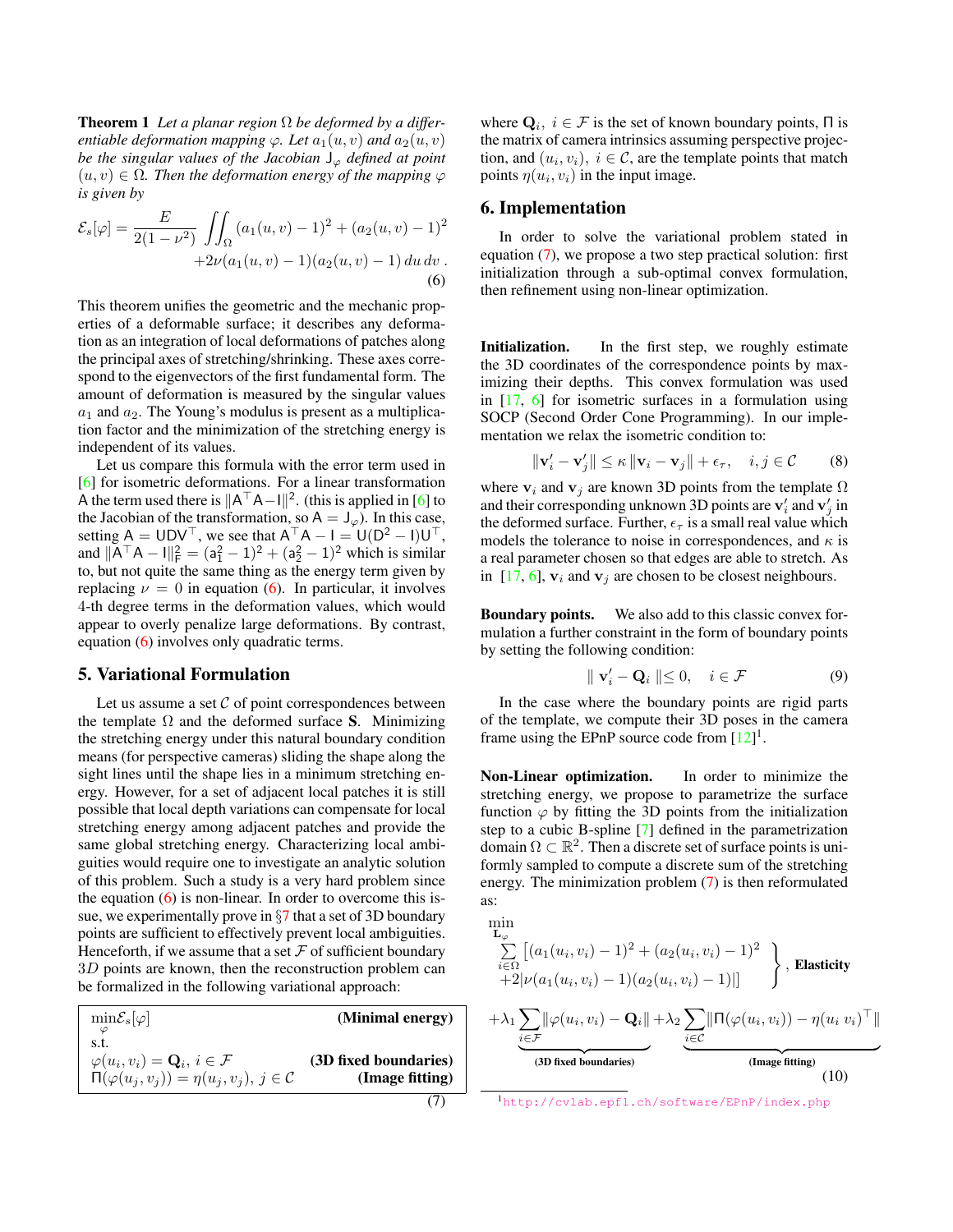<span id="page-4-2"></span> $\lambda_1$  and  $\lambda_2$  are two real values that tune the importance of the fixed boundary and the image fitting conditions. We experimentally set  $\lambda_1$  to 0.8 and  $\lambda_2$  to 0.2.

The singular values  $a_1(u_i, v_i)$  and  $a_2(u_i, v_i)$  are computed in closed form from the matrix  $I_{\varphi} = J_{\varphi}^{\top} J_{\varphi}$  at each point. This is more efficient that using SVD.

## <span id="page-4-0"></span>7. Experimental Results

#### 7.1. Compared Methods and Parameters

We compared our algorithm **Po** (minimizing stretching energy expressed with Poisson's ratio) with four algorithms representing methods of monocular template-based 3D reconstruction: Sa  $([15]$  $([15]$ - a convex numerical solution based on the maximum depth heuristic),  $\textbf{Br}$  ([\[6\]](#page-7-0) – an iterative and non-convex solution that minimizes the surface's reprojection error with an isometry prior and a smoothness penalty), **Ma** ( $[9]$  – an iterative and non-convex solution that minimizes the surface's reprojection error with a conformal prior and a smoothness penalty) and **Ba** ( $[4]$  – an analytic solution with a conformal prior). We evaluated these methods on both developable and non-developable surfaces by varying the amount of deformation. The amount of extensibility is expressed as a percentage of the relative variation of the stretching energy with respect to the ground-truth template.

#### 7.2. Synthetic Data

In order to obtain physically meaningful elastic deformations we used *3D Studio Max* [\[10\]](#page-7-16). We used paperlike material ( $\nu = 0$ ) and rubber material ( $\nu = 0.5$ ). We also used two different template shapes: flat and ball-like surfaces. The template of the **developable-template** (flat) data sets has a size of  $200 \times 300$  mm<sup>2</sup> and the template of the non-developable-template (ball-like) data sets has a size of  $70 \times 100 \times 140$  mm<sup>3</sup>. We randomly drew 100 points on the simulated deformed surfaces and projected them with a calibrated perspective camera with intrinsics  $\Pi = \text{diag}(450, 450, 1)$  located 600 mm from the surface. Gaussian noise with standard deviation  $\sigma = 1$  pixel was added to the image points. The set of known boundary points is represented by 20 points randomly drawn from the surface. We measured the 3D residual error in mm as the average distance between the simulated and the reconstructed 3D points. For each extensibility ratio, we kept the average of the 3D residual error over 100 samples. The results are shown in figure [3:](#page-5-0) figures [3-](#page-5-0)a and [3-](#page-5-0)c show some examples of deformed surfaces. Figure [3-](#page-5-0)b shows the average reconstruction error for the developable-template data sets comparing the five algorithms. It can be seen that the error of reconstruction increases when the extensibility ratio increases except for our algorithm Po which remains more stable. For isometric deformations  $(0\%$  of extensibility ratio) the accuracy of the iterative methods Br, Ma and Po is high and similar. We do not display the accuracy result of Br for extensibility higher than 15% to keep the error scale of the most accurate methods. The analytic conformal solution Ba is less



<span id="page-4-1"></span>Figure 4. 3D error with respect to the number of boundary points for the synthetic data sets.

accurate than the iterative conformal method Ma because it is more sensitive to noise. From 10% of extensibility ratio the accuracy of the conformal methods Ba and Ma substantially decreases because the conformal constraint becomes too strong to model such amounts of elastic deformations. Figure [3-](#page-5-0)d shows the average reconstruction error for the non-developable-template data sets comparing the three algorithms. We did not include Sa and Br because they are designed for developable-template surfaces. Similar observations can be made for the non-developable-template data sets. We note that our algorithm Po presents similar accuracies for both data sets since it deals with the extensibility locally it can handle both developable-template and non-developable-template surfaces.

#### Necessary and sufficient condition for boundary points.

To experimentally prove that the presence of boundary points are necessary and sufficient, we run under the conditions of our synthetic data set an experiment where we varied the number of boundary points from 1 to 35. The ratio of extensibility ranges from 0% to 30% with a step of approximately 2.5%. The boundary points were randomly sampled on the synthetic deformed surfaces. The average reconstruction error is shown in figure [4.](#page-4-1) It appears that over 17 points, the error is stabilized around 3.4 mm. This result confirms our belief that there is no global scale ambiguity that would produce huge errors. However, local ambiguities may appear due to local compensation between shrinking and extensions. To reduce these effects it is then sufficient to constrain the minimization of our stretching energy with 3D boundary points.

#### 7.3. Real Data

To acquire real data sets with ground-truth, we used a stereo camera system consisting of two Point Grey Grasshopper cameras. The two cameras have a resolution of  $640 \times 480$  pixels. A set of 10 deformed shapes was used for each material of the following data sets.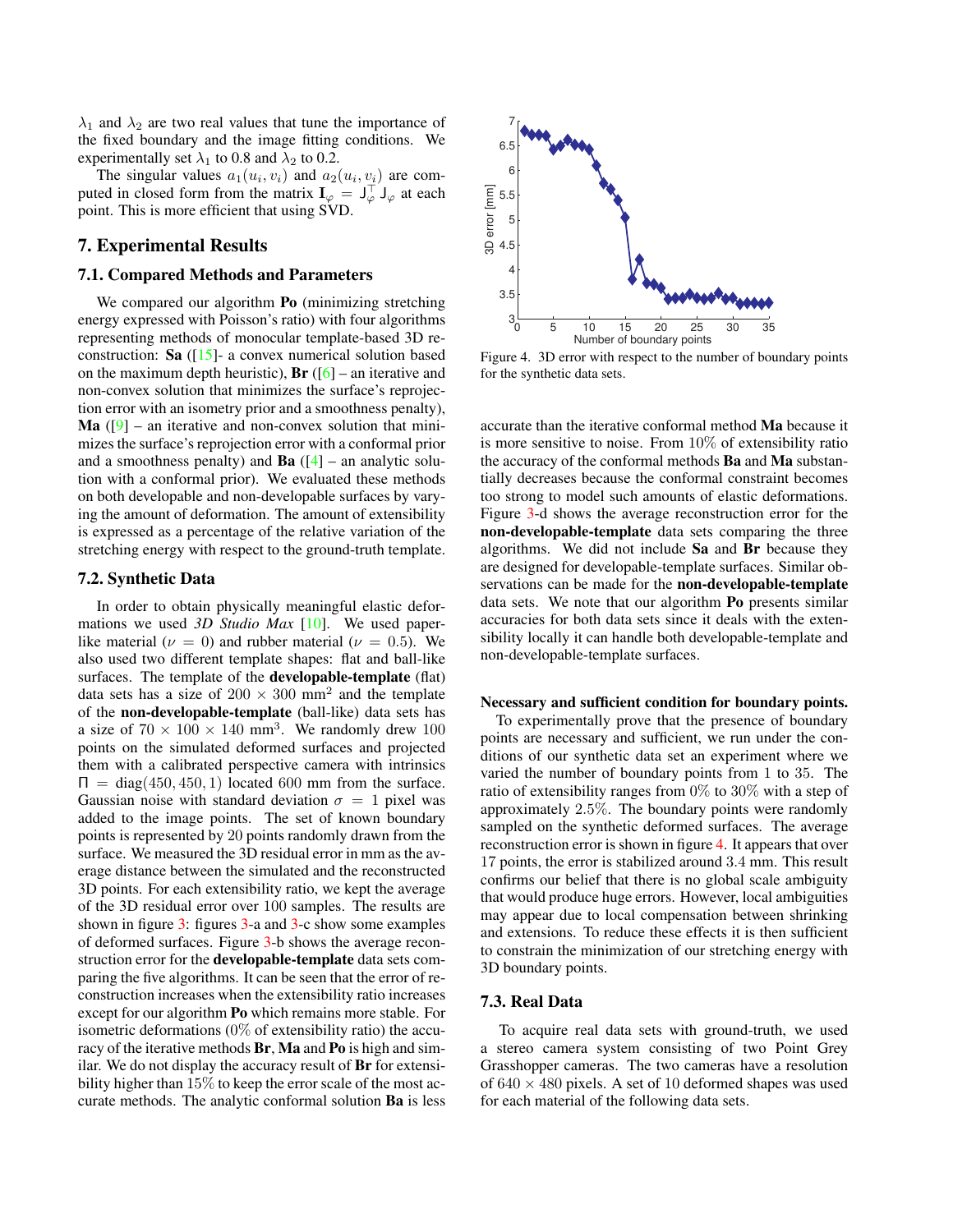<span id="page-5-1"></span>

<span id="page-5-0"></span>Figure 3. Results on Synthetic data. Developable-template data sets: (a) Examples of simulated shapes. (b) 3D error with respect to the extensibility ratio. Non-developable-template data sets: (c) Examples of simulated shapes. (d) 3D error with respect to the extensibility ratio.



Figure 5. 3D reconstruction of Developable-template real data sets.

Developable-template real data sets. As real stretchable and compressible developable surfaces, we used a redchecker pattern fabric made of polyester ( $\nu = 0.3$ ) and an irregular pattern **spandex** ( $\nu = 0.5$ ). Both materials can have a large amount of stretching deformation within their tear limit. As demonstrated, 3D boundary points are required in our algorithm, so both materials are clipped on the edge of a box to hold the surface during image acquisition. Features are obtained manually or semi-automatically with SIFT  $[8]$ . For the **redchecker** pattern, we took advantage of its corner points for manual-driven point selection. A total of 100 feature points and 36 fixed boundary points were used for this data set. For the spandex, features are found by interactive point selection with initial matches from SIFT, which is important in highly-deformed areas, where it is difficult to find point correspondences automatically. A total of 212 feature points and 45 fixed boundary points were used for this data set. The extensibility ratio ranges from 1% to 31%. The 3D error was measured at about 1.3 mm for our Po method, 5.3 mm for Ma and 6.9 mm for **Ba**. See figures [8-](#page-7-18)a.1 and 8-a.2 for a summary of 3D errors with developable-template real data sets.

Non-developable-template real data sets. As nondevelopable surfaces, we used a balloon pattern fabric made of rubber ( $\nu = 0.5$ ), a cap made of quasi-inextensible polyester material ( $\nu \approx 0$ ), an in-vivo piglet **bladder** and a piece of **heart-tissue** ( $\nu = 0.35$ , experimentally set). See figures [6](#page-6-0) and [7](#page-6-1) for examples of reconstruction. *(i)* balloon data sets: the balloon is clipped to a ring in order to fix its borders. A total of 95 feature points and 30 fixed boundary points were used for this data set. The extensibility ratio ranges from 0% to 22%. The 3D error was measured about 1.6 mm for our Po method, 4.3 mm for Ma and 8.9 mm for Ba.. *(ii)* cap data sets: in this data set we deformed the top of the cap and we kept rigid the surrounding part. The boundary points were estimated by EPnP as explained in §[6.](#page-3-2) We used a set of 40 boundary points and a set of 130 point correspondences. The extensibility ratio was almost zero and  $\nu \approx 0$ . The 3D error was measured at about 2.5 mm for our method Po, 4.1 mm for Ma and 7.2 mm for Ba. *(iii)* Bladder and heart-tissue data sets. To demonstrate a real application of our proposed method we reconstructed elastic deformations from in-vivo piglet tissue. If tissues are deformed with rigid tools during surgery then we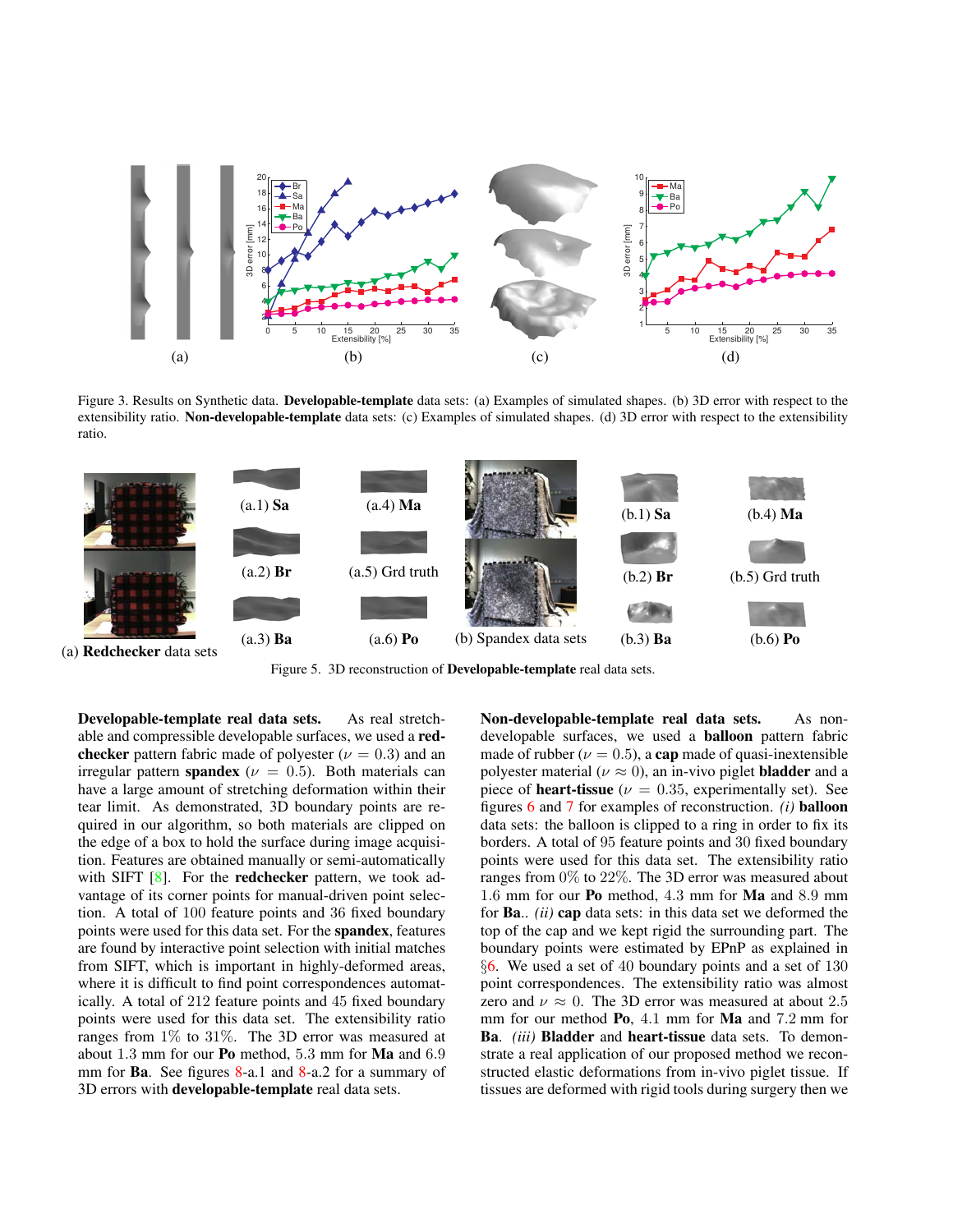

<span id="page-6-0"></span>Figure 6. 3D reconstructions of Non-developable-template real data sets: balloon and cap data sets.

(a.1) Bladder  $(a.2)$  Ba (a.3) Ma (a.4) Grd truth  $(a.5)$  Po  $(b.1)$  Heart-tissue (b.2) Ba (b.3) Ma (b.4) Grd truth  $(b.5)$  Po

<span id="page-6-1"></span>Figure 7. 3D reconstructions of Non-developable-template real data sets: bladder and heart-tissue data sets.

can infer boundary conditions on the contact between tool and tissue if we assume that the rigid shape of the tool is known. For this purpose we stitch a checkerboard on a flat tool, see figure [7-](#page-6-1)a.1-b.1, that we use to deform a bladder and a heart tissue of a piglet in vivo. In this experiment we used the edge contact of the tool consisting of 10 precalibrated points as a boundary condition. We also used the stereo setup to infer ground-truth 3D points. A total of 81 and 72 point correspondences were used for the bladder and the heart-tissue respectively. The extensibility ratio ranges from 5% to 20%. The 3D error was measured for both Bladder and heart-tissue data sets and were about 2.2 mm for our method Po, 7.3 mm for Ma and 11.9 mm for Ba. The 3D errors with the Non-developable-template real data sets are summarized in figure [8-](#page-7-18)b.

## 8. Applicability of the Method

The surface reconstruction method developed in this paper is based on the idea of minimizing deformation energy subject to constraints imposed by the template-to-image correspondences. For this method to be effective, a necessary requirement is that the surface to be reconstructed actually should be in a minimum energy state. If the surface is deformed by external forces or constraints, known or unknown, then this may not be the case. An inflated balloon or a stretched piece of rubber will not be in a minimum energy state, except with respect to the space of configurations dictated by the external constraints. This is why we need to include boundary conditions, fixing the position of certain points on the surface. In cases where the surface is deformed by use of an externally applied tool, as in the case

of the surgical application, or by fixing the border of the reconstructed object, such constraints may be applied.

The image correspondences provide constraints that will constrain the reconstructed surface to lie in an energy state that is not minimal within the space of fully unconstrained surfaces. The effect of the image constraints is to limit the space of possible configurations, so that the reconstructed surface may assume the minimal energy configuration within a constrained space. This is appropriate for surfaces not under significant tension, such as cloth. It is important to note that for elastic surfaces such as rubber under tension, the image constraints are not sufficient. Image constraints allow points on surfaces to move along rays through the camera centre, defined by the point matches. A surface under tension has a bias to shrink along the image rays towards the camera centre, resulting in a reconstructed image smaller than the ground-truth, but with less stretching energy. Application of further position constraints mitigates this tendency.

Materials such as cloth are not well modelled by an isometric deformation. They deform quite differently from more exactly isometric materials such as paper. A piece of crumpled or ruffled cloth typically takes a shape that is incompatible with the assumption of isometric deformation, which implies a non-curved or developable surface (having zero Gaussian curvature) made up of straight lines. For such deformations, nearly isometric, but not quite, the minimal energy model is appropriate and effective.